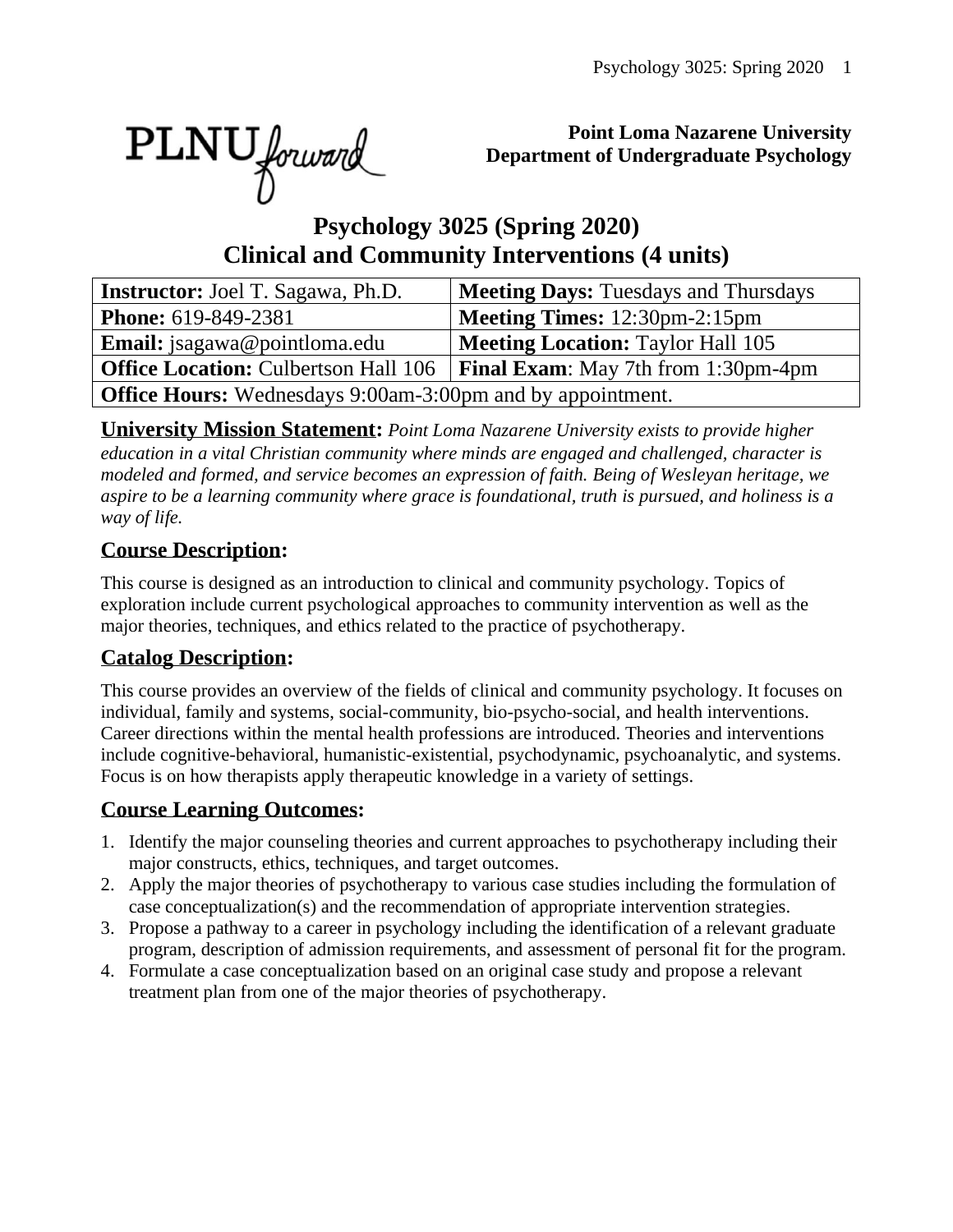### **Course Texts (Required):**

Corey, G. (2013). *Theory and practice of counseling and psychotherapy* – 10th edition. Belmont, CA: Brooks/Cole.

Yalom, I. (1989). *Love's executioner and other tales of psychotherapy.* New York: Basic Books.

Required supplemental readings for purchase from University Readers at the PLNU bookstore.

#### **Course Requirements:**

- 1. Participation: In-class participation is required and is figured into your final grade.
- 2. Reading Quizzes: Students are expected to read the assigned texts and complete assigned quizzes before class. There will be a total of 6 multiple-choice quizzes throughout the semester.
- 3. Application Assignment: There will be a total of 3 application assignments due throughout the semester. Descriptions of all application assignments and grading rubrics are listed on canvas.
- 4. Case Studies: There will be a total of 3 case studies due throughout the semester. Descriptions of all case studies and grading rubrics are listed on canvas.
- 5. Therapeutic Orientation Paper: Students are required to write a 6-8 page paper in which they will be asked to apply one of the major theories of psychotherapy to their personal life or the life of an imaginary client. A description of the therapeutic orientation paper and grading rubric is listed on canvas.
- 6. Exams: There are a total of four exams throughout the semester. Exam 1, Exam 2, and Exam 3 will each consist of 50 questions as well a case study worth an additional 10 points. The final exam will be cumulative and will consist of 100 multiple choice questions as well as a final case study worth an additional 20 points.

# **Grading:**

| Participation: (90 pts) 15%<br>Application Assignments: (30 pts) 5%<br>Case Studies: (30pts) 5%<br>Therapeutic Orientation Paper (90 pts) 15% |  |                 |              |          |             |              | Quizzes $(60 \text{ pts})$ : 10%                                                               |               |       |     |                 |  |                  |      |     |        |           |  |               |      |  |               |
|-----------------------------------------------------------------------------------------------------------------------------------------------|--|-----------------|--------------|----------|-------------|--------------|------------------------------------------------------------------------------------------------|---------------|-------|-----|-----------------|--|------------------|------|-----|--------|-----------|--|---------------|------|--|---------------|
|                                                                                                                                               |  |                 |              |          |             |              | Exams 1, 2, & 3: $(180 \text{ pts})$ 30%<br>Final Exam: (120 pts) 20%<br>Total: (600 pts) 100% |               |       |     |                 |  |                  |      |     |        |           |  |               |      |  |               |
|                                                                                                                                               |  |                 |              |          |             |              |                                                                                                |               |       |     |                 |  | Percentage Score |      |     |        |           |  |               |      |  |               |
|                                                                                                                                               |  |                 |              |          |             |              |                                                                                                |               |       |     |                 |  | $A = 93-100\%$   | $B+$ | $=$ | 88-89% | $C_{\pm}$ |  | $= 77 - 79\%$ | $D+$ |  | $= 62 - 64\%$ |
|                                                                                                                                               |  | $A - = 90-92\%$ | $\mathbf{B}$ |          | $= 84-87\%$ | $\mathbf{C}$ |                                                                                                | $= 70 - 76\%$ | D     |     | $= 55-61\%$     |  |                  |      |     |        |           |  |               |      |  |               |
|                                                                                                                                               |  |                 | $B -$        | $\equiv$ | 80-83%      | $C_{\tau}$   |                                                                                                | $= 65-69\%$   | $D$ - | $=$ | 50-54%          |  |                  |      |     |        |           |  |               |      |  |               |
|                                                                                                                                               |  |                 |              |          |             |              |                                                                                                |               | F     | $=$ | Below 50%       |  |                  |      |     |        |           |  |               |      |  |               |
| Z Score                                                                                                                                       |  |                 |              |          |             |              |                                                                                                |               |       |     |                 |  |                  |      |     |        |           |  |               |      |  |               |
|                                                                                                                                               |  | $A = 1.33$      | $B+$         | $=$      | 0.67        | $C_{\pm}$    |                                                                                                | $= -0.33$     | $D+$  |     | $=$ -1.67       |  |                  |      |     |        |           |  |               |      |  |               |
| $A - = 1$                                                                                                                                     |  |                 | B.           |          | $= 0.33$    | $\mathbf C$  |                                                                                                | $= -1$        | D     |     | $= -2$          |  |                  |      |     |        |           |  |               |      |  |               |
|                                                                                                                                               |  |                 | $B-$         | $=$      | $\Omega$    | $C$ -        |                                                                                                | $= -1.33$     | D-    |     | $= -2.33$       |  |                  |      |     |        |           |  |               |      |  |               |
|                                                                                                                                               |  |                 |              |          |             |              |                                                                                                |               | F     |     | $=$ Below -2.33 |  |                  |      |     |        |           |  |               |      |  |               |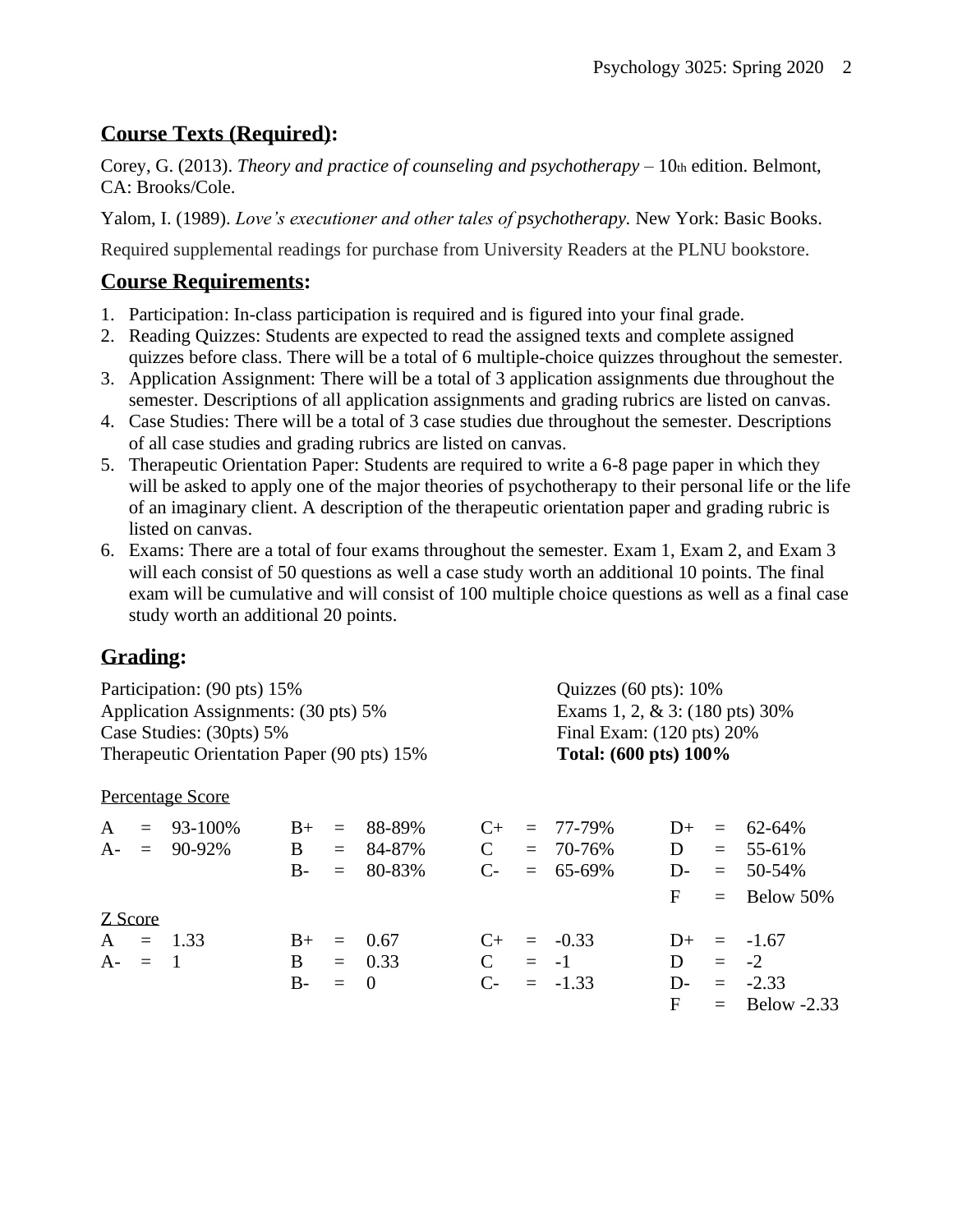# **Course Policies:**

- 1. Attendance: Students may choose to miss a total of 3 classes for any reason throughout the semester. However, students risk being de-enrolled in the event that they miss 4 classes or more (i.e., if absences exceed 20 percent of class meetings).
- 2. Exams and Quizzes: There will be no make-ups for any exam or quiz without prior permission from the instructor.
- 3. Papers: All papers are to be computer generated, 10-12 font, double spaced, referenced using APA style.

## **Final Examination Policy:**

Successful completion of this class requires taking the final examination on its scheduled day. The [Final Exam Schedule](http://www.pointloma.edu/experience/academics/class-schedules) is available online.

#### **Attendance and Participation Policy:**

Regular and punctual attendance at all classes is considered essential to optimum academic achievement. If the student is absent for more than 10 percent of class meetings, the faculty member can file a written report which may result in de-enrollment. If the absences exceed 20 percent, the student may be de-enrolled without notice until the university drop date or, after that date, receive the appropriate grade for their work and participation. A complete description of the [Academic](https://catalog.pointloma.edu/content.php?catoid=18&navoid=1278#Class_Attendance)  [Policies](https://catalog.pointloma.edu/content.php?catoid=18&navoid=1278#Class_Attendance) can be found in the Undergraduate Academic Catalog.

## **Course Credit Hour Information:**

Following the [PLNU Credit Hour Policy,](http://catalog.pointloma.edu/content.php?catoid=18&navoid=1278#Credit_Hour_Definition) to meet the identified student learning outcomes of this course, the expectations are that this 4 unit course, delivered over a 15 week semester will approximate 4 hours/week classroom or direct faculty instruction. In addition, out of class student work will approximate a minimum of 8 hours each week. Specific details about how the class meets the credit hour requirement can be provided upon request.

#### **FERPA Policy:**

In compliance with federal law, neither your PLNU student ID nor your social security number will be used in publicly posted grades or returned sets of assignments without your written permission. In addition, in compliance with **FERPA** policy, you will be the only person given information about your progress in this class unless you have designated others to receive it in the "Information Release" section of the student portal.

#### **Academic Honesty Policy:**

Students should demonstrate academic honesty by doing original work and by giving appropriate credit to the ideas of others. Academic dishonesty is the act of presenting information, ideas, and/or concepts as one's own when in reality they are the results of another person's creativity and effort. A faculty member who believes a situation involving academic dishonesty has been detected may assign a failing grade for that assignment or examination, or, depending on the seriousness of the offense, for the course. Faculty will follow and students may appeal using the procedures in the University Catalog. See the [Academic Policies](https://catalog.pointloma.edu/content.php?catoid=18&navoid=1278#Academic_Honesty) for definitions of kinds of academic dishonesty and for further policy information.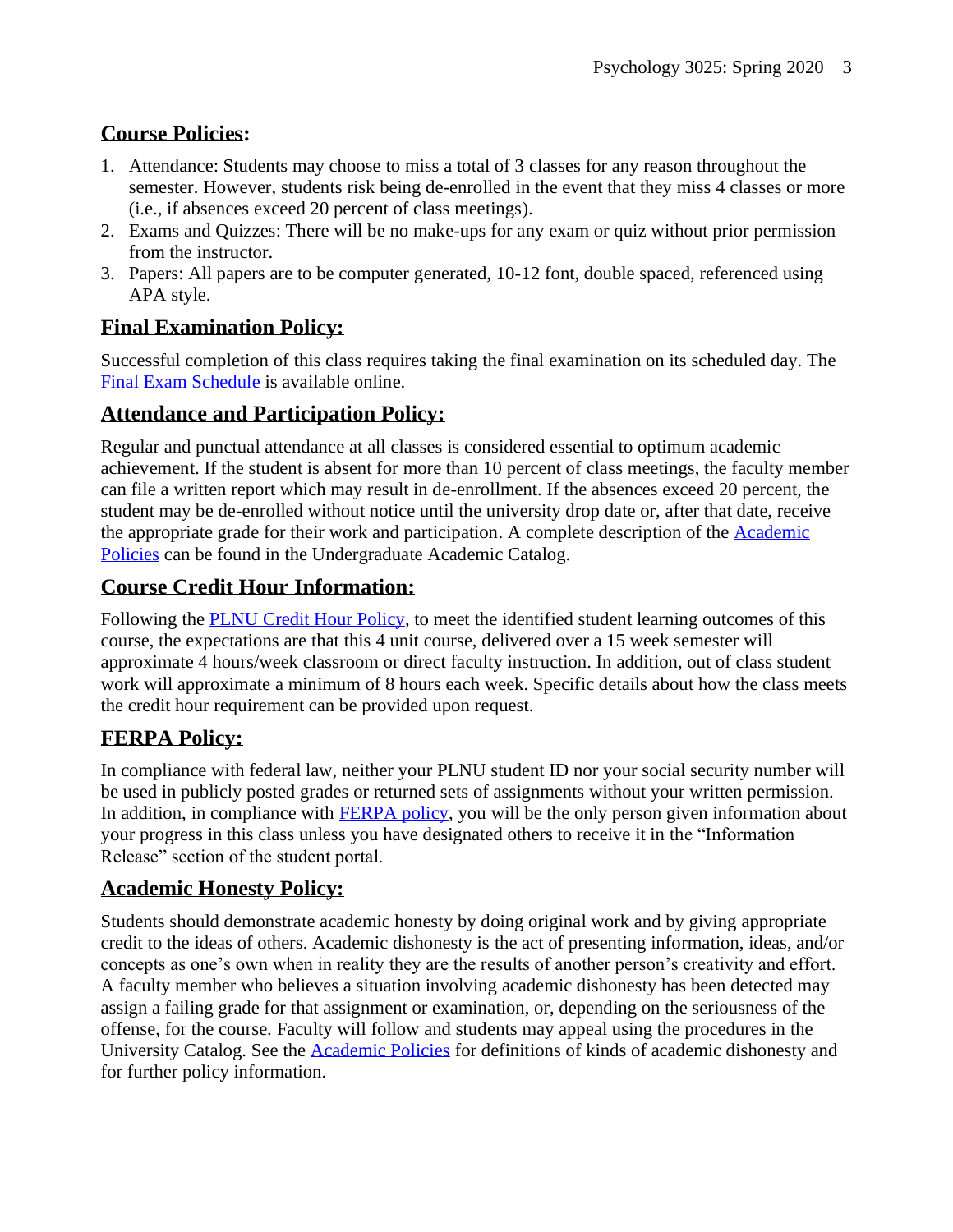#### **Academic Accommodations:**

While all students are expected to meet the minimum standards for completion of this course as established by the instructor, students with disabilities may require academic adjustments, modifications, or auxiliary aids/services. At Point Loma Nazarene University (PLNU), these students are requested to register with the [Disability Resource Center](http://www.pointloma.edu/experience/offices/administrative-offices/academic-advising-office/disability-resource-center) (DRC), located in the Bond Academic Center [\(DRC@pointloma.edu](mailto:DRC@pointloma.edu) or 619-849-2381). The DRC's policies and procedures for assisting such students in the development of an appropriate academic adjustment plan (AP) allows PLNU to comply with Section 504 of the Rehabilitation Act and the Americans with Disabilities Act. Section 504(a) prohibits discrimination against students with special needs and guarantees all qualified students equal access to and benefits of PLNU programs and activities. After the student files the required documentation, the DRC, in conjunction with the student, will develop an AP to meet that student's specific learning needs. The DRC will thereafter email the student's AP to all faculty who teach course in which the student is enrolled each semester. The AP must be implemented in all such courses. If students do not wish to avail themselves of some or all of the elements of their AP in a particular course, it is the responsibility of those students to notify their professor in that course. PLNU highly recommends that DRC students speak with their professors during the first two weeks of each semester about the applicability of their AP in that particular course and/or if they do not desire to take advantage of some or all of the elements of their AP in that course. Students may find additional support through other campus offices as well including the [Office of Spiritual Development,](https://www.pointloma.edu/offices/spiritual-development) the [Tutorial Center,](https://www.pointloma.edu/offices/tutorial-services) and/or the [Wellness Center.](https://www.pointloma.edu/offices/wellness-center)

# **Copyright Policy:**

Point Loma Nazarene University, as a non-profit educational institution, is entitled by law to use materials protected by US Copyright Act for classroom education. Any use of those materials outside of the class may violate the law. More information on the [PLNU Copyright Policy](http://libguides.pointloma.edu/content.php?pid=203591&sid=1700398) can be found online.

#### **Use of Library:**

This course may require students to complete course assignments using resources available from the University Libraries. [Research Guides](http://libguides.pointloma.edu/ResearchGuides) and assistance for this course are available online.

#### **Information Literacy**

Information literacy is defined as "a set of abilities requiring individuals to recognize when information is needed and have the ability to locate, evaluate, and use effectively the needed information" (American Library Association, 1989). In this course, teaching and learning processes will employ the following information literacy standards, as endorsed by the American Association for Higher Education (1999), the Association of College and Research Libraries (2000), and the Council of Independent Colleges (2004). The students in this course will:

- 1. Determine the nature and extent of the information needed.
- 2. Access needed information effectively and efficiently.
- 3. Evaluate information and its sources critically and incorporates selected information into his or her knowledge base and value system.
- 4. Individually or as a member of a group, use information effectively to accomplish a specific purpose.
- 5. Understand many of the economic, legal, and social issues surrounding the use of information and accesses and uses information ethically and legally.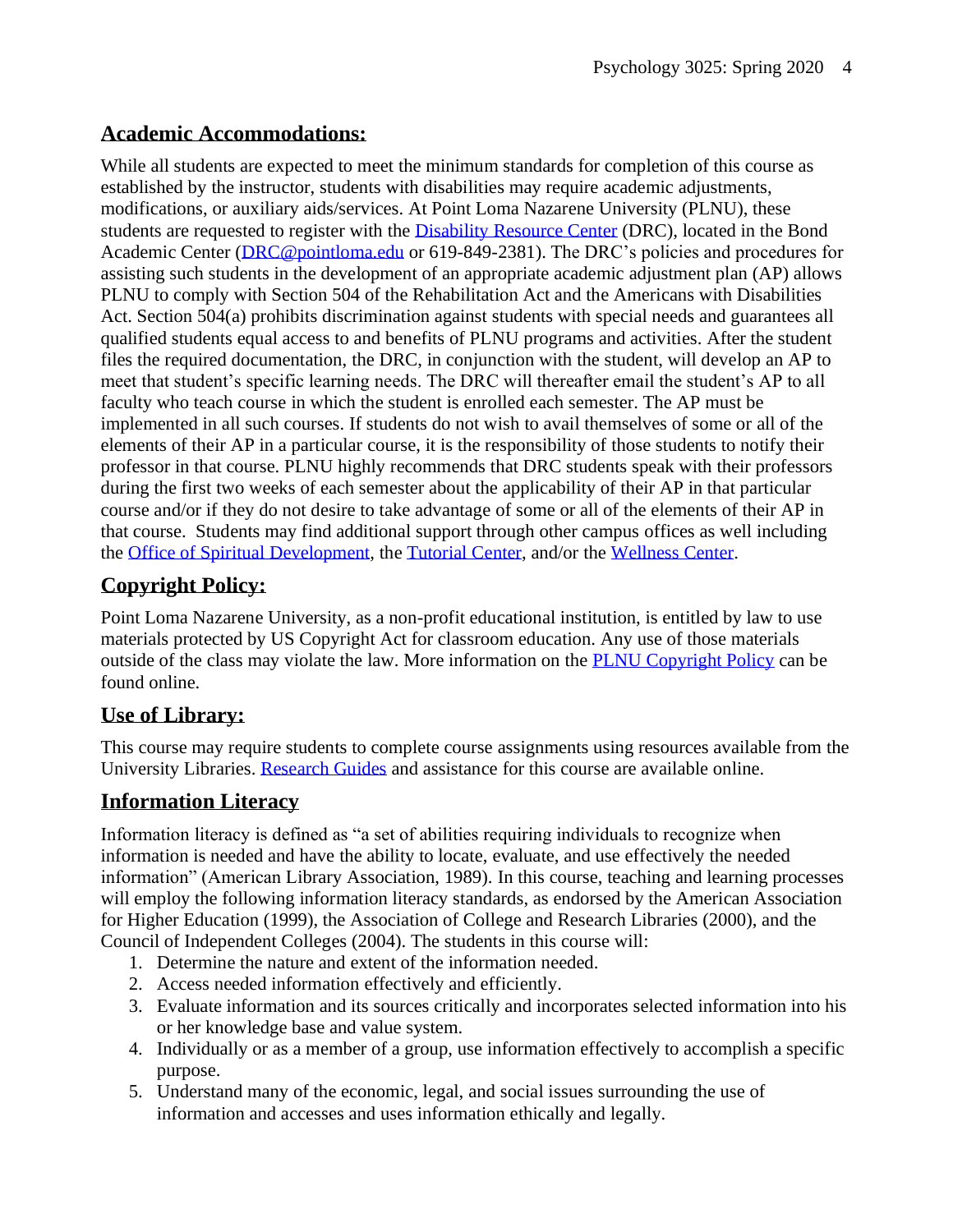# **Psychology 3025 Tentative Schedule**

#### *Introduction to Clinical and Community Psychology*

Jan 16 – Introduction Jan 21 – On Being a Therapist *Reading Quiz 1 – Ch. 2 The Counselor: Person and Professional*

Jan 23 – On Becoming a Therapist

*Unit 1 – Psychoanalytic and Psychodynamic Treatment Approaches*

Jan 28 – Classical Psychoanalysis *Reading Quiz 2 – Ch. 4 Psychoanalytic Psychotherapy*

Jan 30 – Ego Psychology & Self Psychology

Feb 4 – Object Relations Theory *Application Assignment 1 – Cyclical Maladaptive Patterns*

Feb 6 – Time-Limited Dynamic Psychotherapy

Feb 11 – Psychodynamic Overview, Case Study, and Demonstration *Case Study 1 – The Case of Betty*

Feb 13 – Exam 1

#### *Unit 2 – Cognitive and Behavioral Treatment Approaches*

Feb 18 – Behavior Therapy *Reading Quiz 3 – Ch. 10 Cognitive Behavioral Therapy*

Feb 20 – Rational-Emotive Behavior Therapy

Feb 25 – Cognitive Therapy *Application Assignment 2 – Thought Records*

Feb 27 – Acceptance and Commitment Therapy

Mar 3 – CBT Overview, Case Study, and Demonstration *Case Study 2 – The Case of Melvin*

Mar  $5 -$ Exam 2

Mar 10 – Spring Break (No Class)

Mar 12 – Spring Break (No Class)